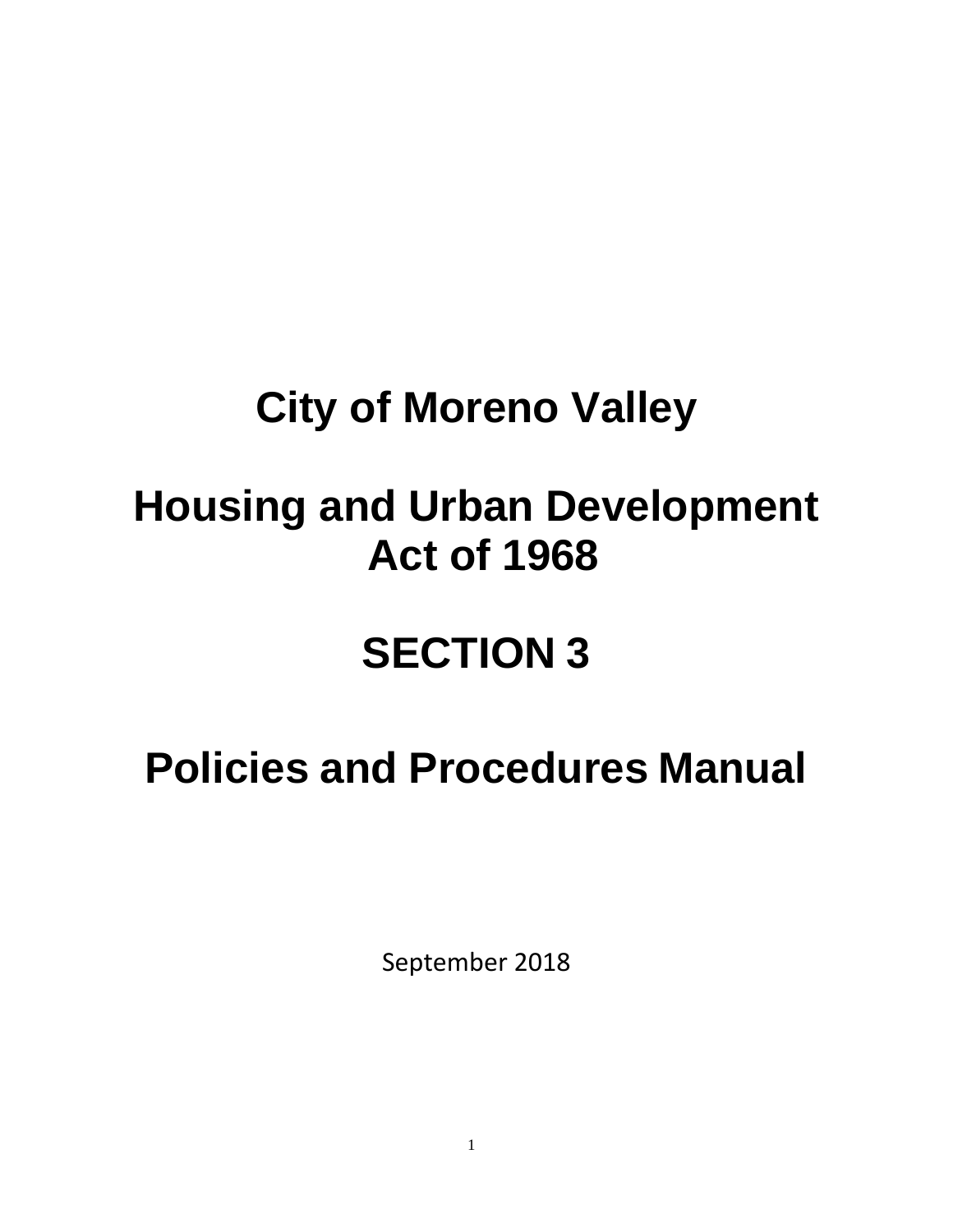# **TABLE OF CONTENTS**

| Procurement                                                                                                                                                                                                                                                               |
|---------------------------------------------------------------------------------------------------------------------------------------------------------------------------------------------------------------------------------------------------------------------------|
|                                                                                                                                                                                                                                                                           |
|                                                                                                                                                                                                                                                                           |
|                                                                                                                                                                                                                                                                           |
|                                                                                                                                                                                                                                                                           |
|                                                                                                                                                                                                                                                                           |
|                                                                                                                                                                                                                                                                           |
|                                                                                                                                                                                                                                                                           |
|                                                                                                                                                                                                                                                                           |
|                                                                                                                                                                                                                                                                           |
|                                                                                                                                                                                                                                                                           |
|                                                                                                                                                                                                                                                                           |
|                                                                                                                                                                                                                                                                           |
|                                                                                                                                                                                                                                                                           |
| <b>Attachment 1 - Section 3 FAQs</b><br>$\mathbf{r}$ , and the contract of the contract of the contract of the contract of the contract of the contract of the contract of the contract of the contract of the contract of the contract of the contract of the contract o |

Attachment 2 - HUD Section 3 Decision Flowchart

Attachment 3 - HUD Form 60002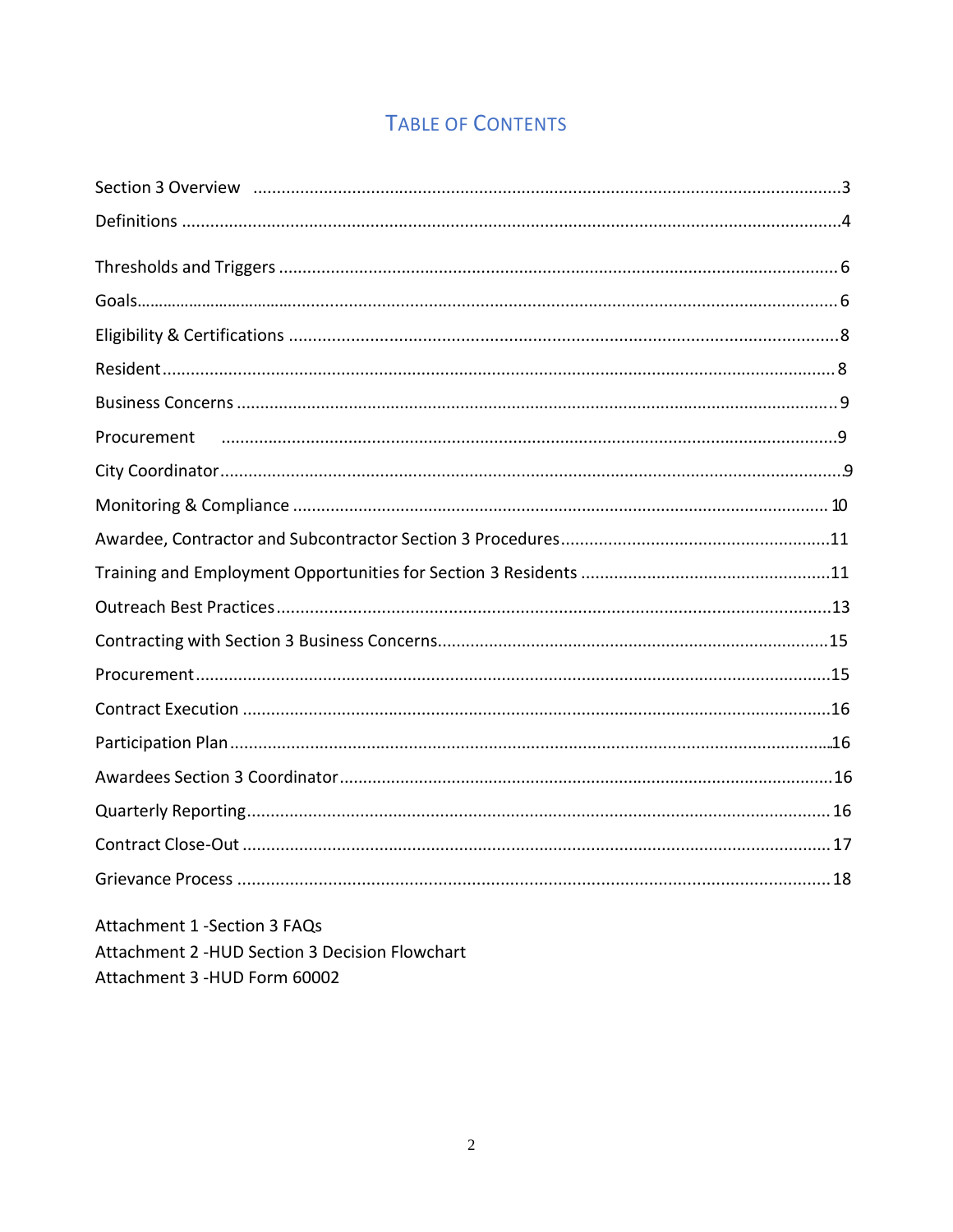## SECTION 3 Overview

"Section 3" refers to a provision of the Housing and Urban Development Act of 1968.<sup>1</sup> It is a means by which the United States Department of Housing and Urban Development (HUD) fosters neighborhood economic development and individual self-sufficiency.

More specifically, the purpose of Section 3 is to ensure that employment and other economic opportunities generated by certain HUD financial assistance shall, to the greatest extent feasible, and consistent with existing Federal, State and local laws and regulations, be directed to Low- and Very Low- income persons, particularly those who are recipients of government assistance for housing, and to business concerns which provide economic opportunities to low- and very low- income persons.

#### **Section 3 is the LAW, it is not an option.**

Section 3 applies to the following HUD assistance:

(1) Public and Indian housing assistance - Training, employment, contracting and other economic opportunities arising from the expenditures of the following public and Indian housing assistance: development assistance, operating assistance, and modernization assistance.

(2) Housing and community development assistance - Training, employment, contracting and other economic opportunities arising in connection with the expenditure of housing assistance and community development assistance that is used for the following projects: housing rehabilitation (excluding routine maintenance), housing construction, and public construction.2 3

Therefore, any HUD assistance deriving from the following programs may be subject to Section 3's provisions:

- Community Development Block Grants (CDBG) & Neighborhood Stabilization Program (NSP)
- Home Investment Partnership (HOME)
- Emergency Solutions Grant (ESG)

<sup>1</sup>12 U.S.C. 1701u. Implementing regulations can be found at CFR Title 24, Part 135 et al.

<sup>&</sup>lt;sup>2</sup> CFR Title 24 Part 135.3 (a) (2) (i) – (iii).

 $3$  Housing and community development assistance used for acquisition, routine maintenance, operations,

administrative costs, and project rental assistance contracts (PRAC) are exempt from compliance with Section 3 because these activities are not considered "construction" or "rehabilitation" activities.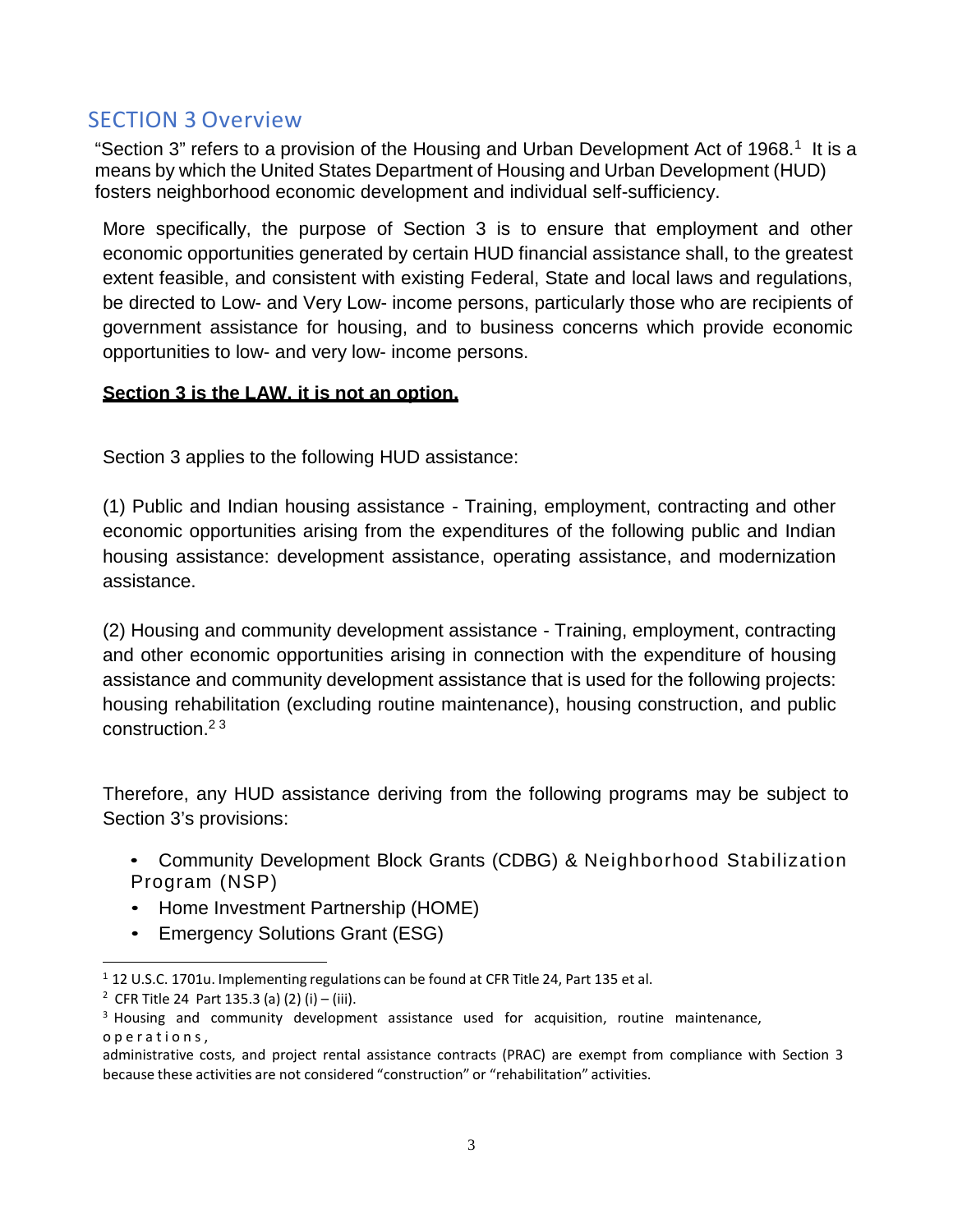## SECTION 3 DEFINITIONS

**Awardee** - The recipient of CDBG, HOME, ESG and NSP award subject to the provisions of Section 3. (see Item 12 of Attachment 1 for more detail)

**Category 1 & 2 Residents** - In Public and Housing programs, all efforts shall be directed to provide training and employment opportunities to Section 3 residents in the following order of priority: (i) Residents of the housing development or developments for which the Section 3 covered assistance is expended (category 1 residents); or (ii) Residents of other housing developments managed by the Housing Authority that is expending the Section 3 covered housing assistance (category 2 residents). (see Item 3 of Attachment 1 for more detail)

**Contractor** - Any entity which contracts to perform work generated by the expenditure of Section 3 covered assistance, or work in connection with a Section 3 covered contract.

**First Source Hiring** - First source hiring ordinances, contract clauses, and related agreements seek to provide meaningful employment opportunities to residents living within communities most directly impacted by local development projects. First source hiring initiatives seek to ensure that local residents receive a fair share of the economic benefits of public development projects.

**HUD** –United States Department of Housing and Urban Development.

**Low- Income** – Individuals and families whose incomes do not exceed 80 per cent of the median income for the area. The HUD Secretary can make adjustments for smaller and larger families or make exceptions to the income ceilings that are either higher or lower than 80 percent of the median for the area. Local income levels can be obtained online at: http://www.huduser.org/DATASETS/il.html.

**New Hire –** Full-time employees for permanent, temporary or seasonal employment created as a direct result of the expenditure of Section 3 covered financial assistance. (see Item 8 of Attachment 1 for more detail)

**Section 3** - Section 3 of the Housing and Urban Development Act of 1968 as found at 12 U.S.C. 1701u.

**Section 3 Business Concern** – A Business Concern that meets the following criteria:

- 1. 51% or more owned by Section 3 resident(s); or
- 2. Whose permanent, full-time employees include persons, at least 30 percent of whom are currently Section 3 residents, or during the three years of the date of first employment with the business concern were Section 3 residents, or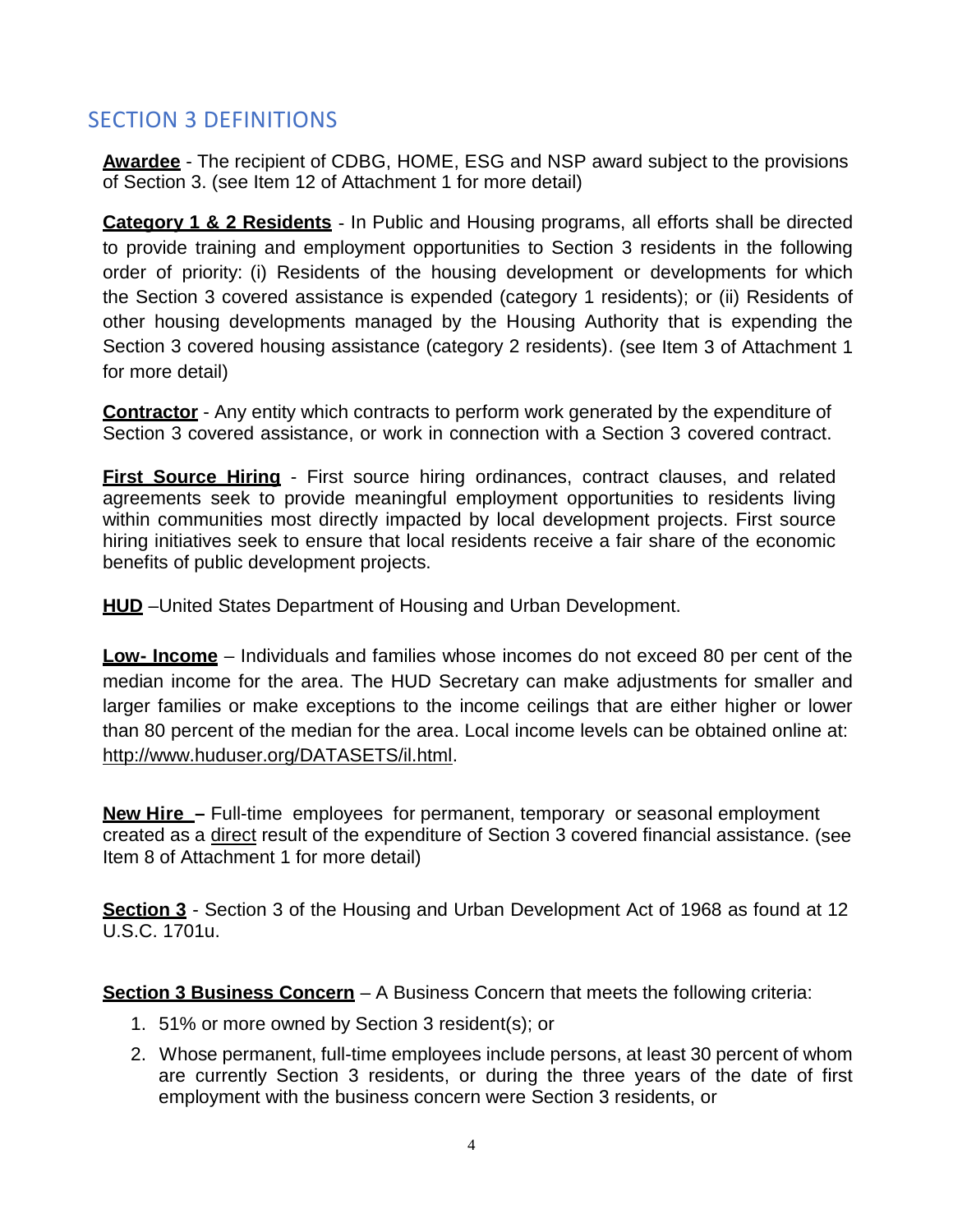3. Any Business Concern that commits to subcontract over 25% of the total dollar award of all their subcontracts to Section 3 Business Concerns that meet the qualifications set forth in (1) or (2) of this paragraph.

**Section 3 Contract Clause** – The contract provisions that bind parties to make the "greatest extent feasible" efforts to adhere to the Section 3 program as set forth in Section 24 CFR 135.38.

**Section 3 Covered Projects** – A covered project involves the construction or rehabilitation of housing (including reduction of lead-based paint hazards), or other public construction such as street repair, sewage line repair or installation, updates to building facades, etc.

**Section 3 Covered Contracts** – A contract or subcontract (including a professional service contract) awarded by a recipient or contractor for work generated by the expenditure of Section 3 covered assistance, or for work arising in connection with a Section 3 covered project.

Section 3 covered contracts do not include contracts for the purchase of supplies and materials. However, whenever a contract for materials includes the installation of the materials, the contract constitutes a Section 3 covered contract.

**Section 3 Plan** – A comprehensive document that identifies the goals, objectives, and actions that will be implemented by Awardees and/or Contractors to ensure compliance with the requirements of Section 3. The plan identifies a list of strategies to be adopted for compliance with the stated employment, training and contracting goals.

**Section 3 Resident** - A public housing resident, a "low-income" individual, or a "very-low income" individual as defined herein.

**Step-Up Employment Program** – A "Step-Up" employment program is a new national program developed by HUD with the cooperation of the Department of Labor and the National Association of Housing and Redevelopment Officials (NAHRO) to provide job and job training opportunities on HUD-assisted construction to residents of public housing and other low-income people.

**Subcontractor** - Any entity which has a contract with a contractor to undertake a portion of the contractor's obligation for the performance of work generated by the expenditure of Section 3 covered assistance or arising in connection with a Section 3 covered project.

**Very Low- Income** - Families (including single persons) whose incomes do not exceed 50 per cent of the median income for the area. The HUD Secretary can make adjustments for smaller and larger families, or may establish income ceilings that are higher or lower than 50 percent of the median for the area. Local income levels can be obtained online at: http://www.huduser.org/DATASETS/il.html.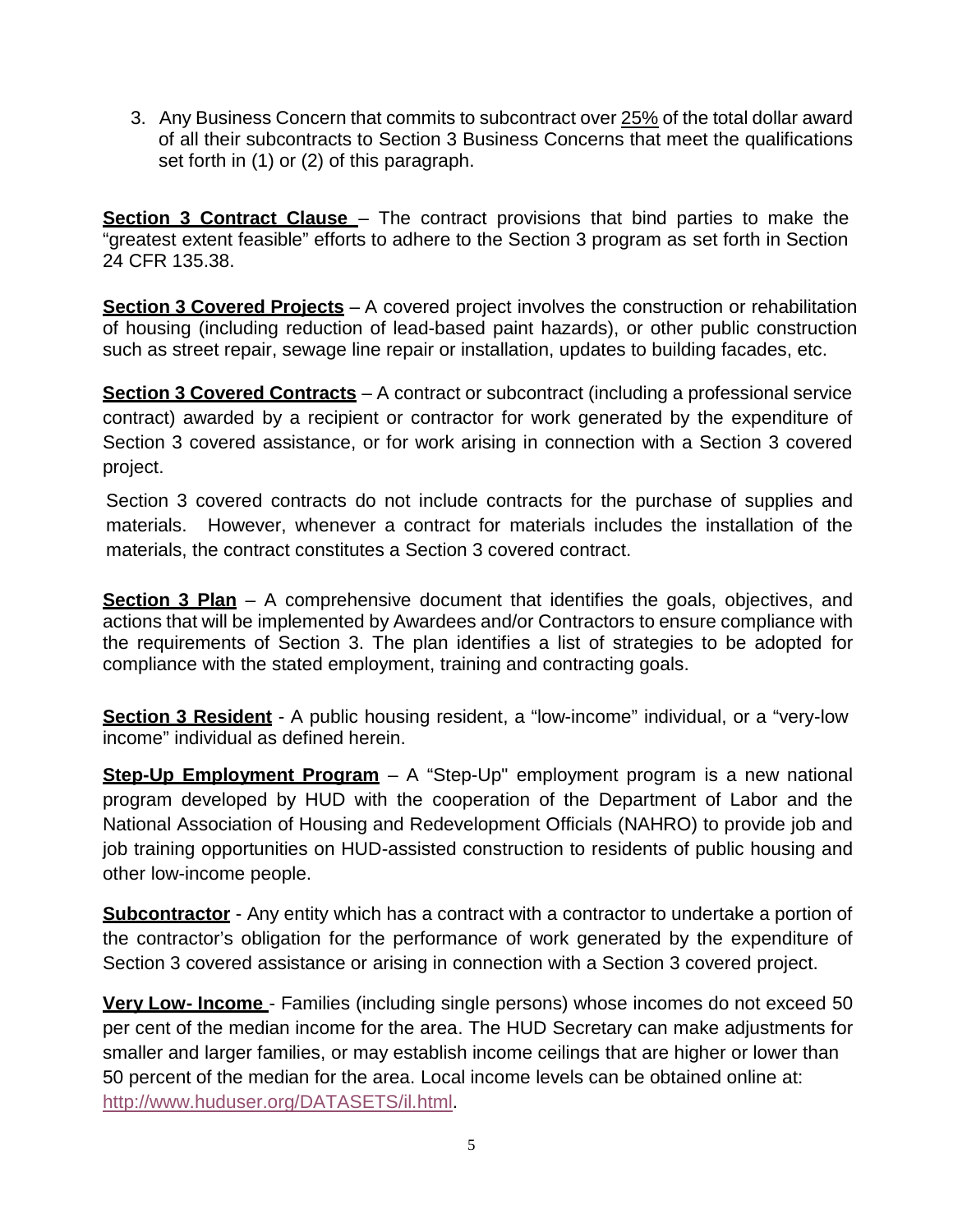#### SECTION 3 THRESHOLDS AND TRIGGERS

The requirements of Section 3 apply to recipients of HUD funding for Section 3 covered project(s) in which the total amount of the assistance is more than **\$200,000**. 4

Contractors and Subcontractors are also subject to Section 3's requirements when performing *any* type of activity on Section 3 covered projects for which the total amount of funding is more than \$200,000 and the contract or subcontract exceeds **\$100,000** per project.5

If a recipient receives Section 3 covered housing construction or public infrastructure or community development assistance in excess of \$200,000, but no individual contract exceeds \$100,000, Section 3 requirements will only apply to the recipient (e.g. hiring and training goals).

## SECTION 3 GOALS

When Section 3 is triggered by the thresholds above, all parties must attempt, to the "greatest extent feasible," to meet the minimum numerical goals as follows  $6$  :

- At least **30%** of all new hires must be Section 3 Residents; and
- At least **10**% of the total dollar amount of all Section 3 Covered Contracts for housing rehabilitation, construction, and other public construction should be awarded to eligible Section 3 Business Concerns; and,
- At least **3%** of the total dollar amount of all Section 3 covered non-construction (*e.g*., professional services) contracts should be awarded to eligible Section 3 Business Concerns.

<sup>4</sup> CFR Title 24, Part 135.3 (a) (3) (ii).

<sup>5</sup> CFR Title 24, Part 135.3 at 135 (3) (ii) (B).

<sup>6</sup> *Id*. at CFR Title 24, 135.30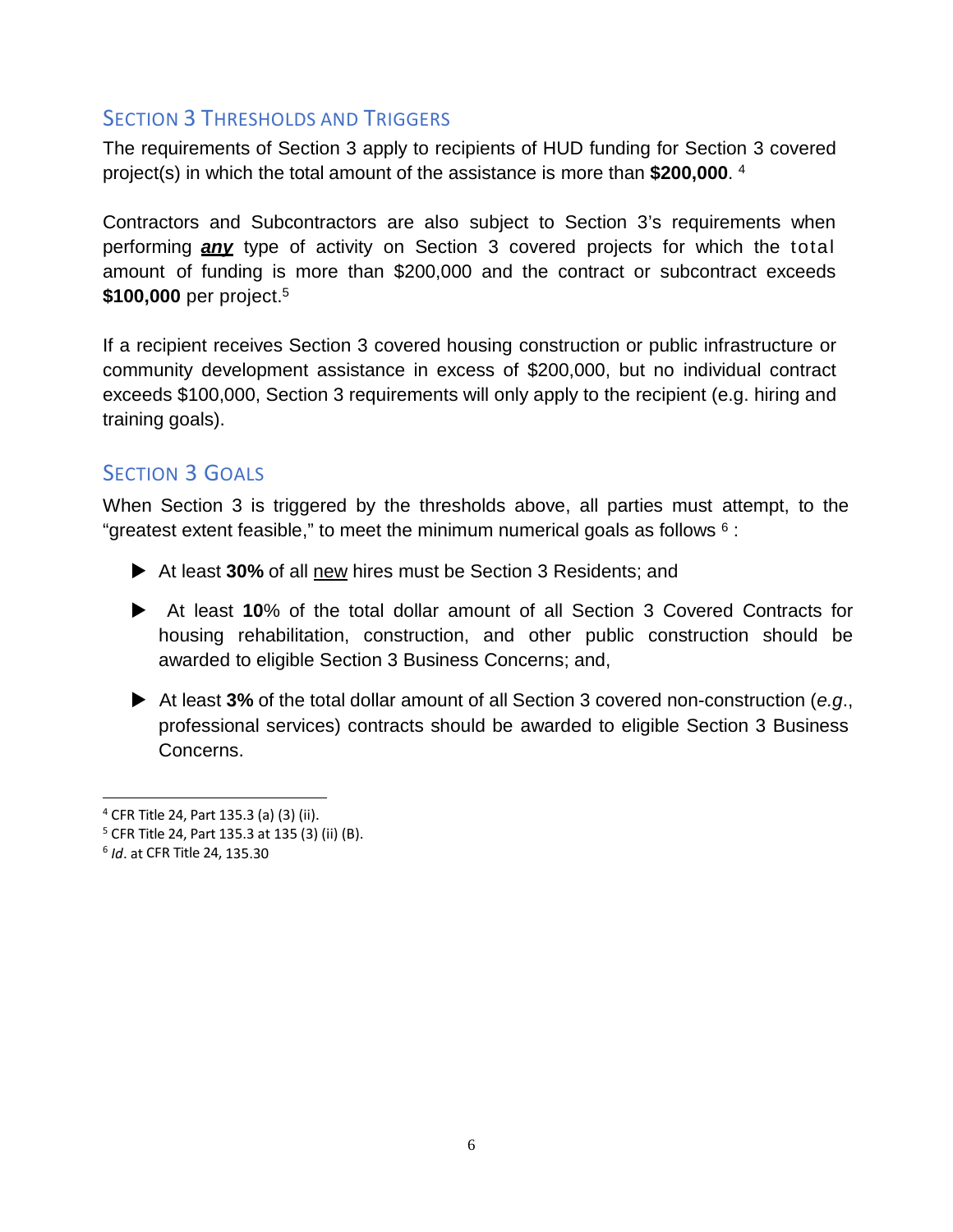#### The following "Section 3 Flowchart", as found at

https://www.hudexchange.info/resources/documents/Section3FlowChart.pdf, is provided to guide Awardees, Contractors, and Subcontractors in determining whether their projects are subject to Section 3 requirements. This flowchart is also presented in Attachment 2.

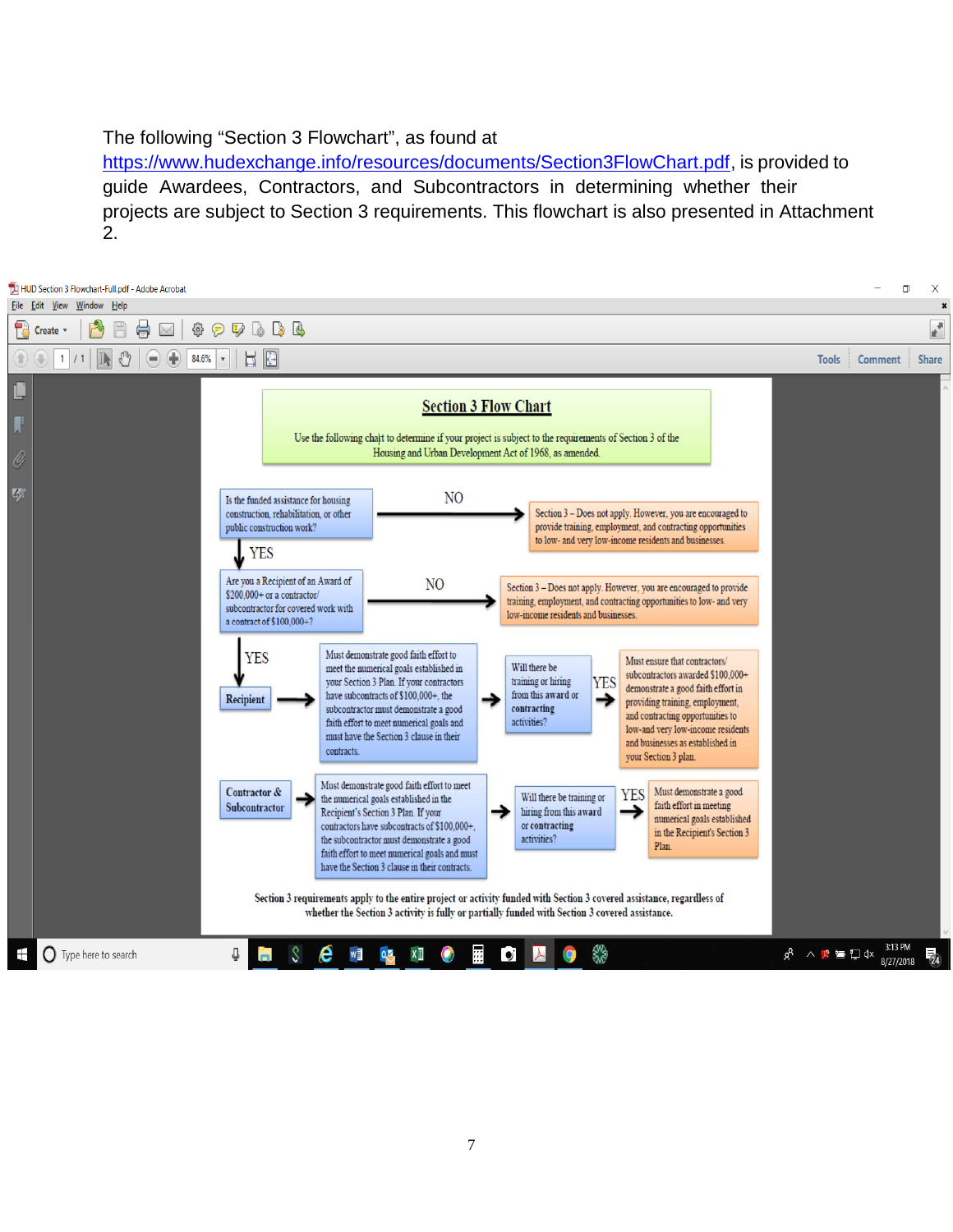As previously noted, Section 3 requirements apply to the entire project regardless of whether the project is fully or partially funded with Section 3 assistance. For example, assume Contractor X's total project cost is \$1 million. The City of Moreno Valley awards Contractor X \$250,000 from HUD's CDBG Program. However, the remaining \$750,000 is funded from non-HUD resources. Because Contractor X accepted \$250,000 of Section 3 covered assistance, it is now responsible for meeting the minimum Section 3 employment and contract goals for the entire \$1 million allocation – not just the \$250,000 HUD grant.

## **SECTION 3 ELIGIBILITY & CERTIFICATIONS**

Any resident or business seeking consideration for training, employment or contracting opportunities generated by Section 3 funds must be eligible for and certify that it meets the criteria of a Section 3 Resident or Section 3 Business Concern. Section 3 Business Concerns can apply for certification if they meet the criteria as defined in the HUD Section 3 portal which can be accessed at the following website url:

https://portalapps.hud.gov/Sec3BusReg/BRegistry/AmISection3.

#### SECTION 3 RESIDENT

Section 3 Residents are defined as:

1. Residents of Public and Indian Housing; or

2. Individuals that reside in the Metropolitan Area or Nonmetropolitan County in which the Section 3 covered assistance is expended and meet the criteria of low- or very low-income.<sup>7</sup> Local income levels can be obtained online at: http://www.huduser.org/DATASETS/il.html.

A resident who meets the eligibility requirements and seeks the Section 3 preference in training and employment opportunities shall certify or submit evidence (if requested) to the City of Moreno Valley, its Awardees, Contractors or Subcontractors that he or she qualifies as a Section 3 resident.<sup>8</sup>

An example of evidence of eligibility for the preference is a receipt of public assistance, or evidence of participation in a public assistance program. A sample Section 3 Certification Form for Section 3 Residents is available at the following website url:

https://www.hudexchange.info/resource/751/sample-section-3 certification-form-resident-seeking-preference/

 $7$  What constitutes "Low" and "Very Low" Income is defined in the "Definition" Section above.

<sup>8</sup> CFR Title 24, Part 135.34 (b).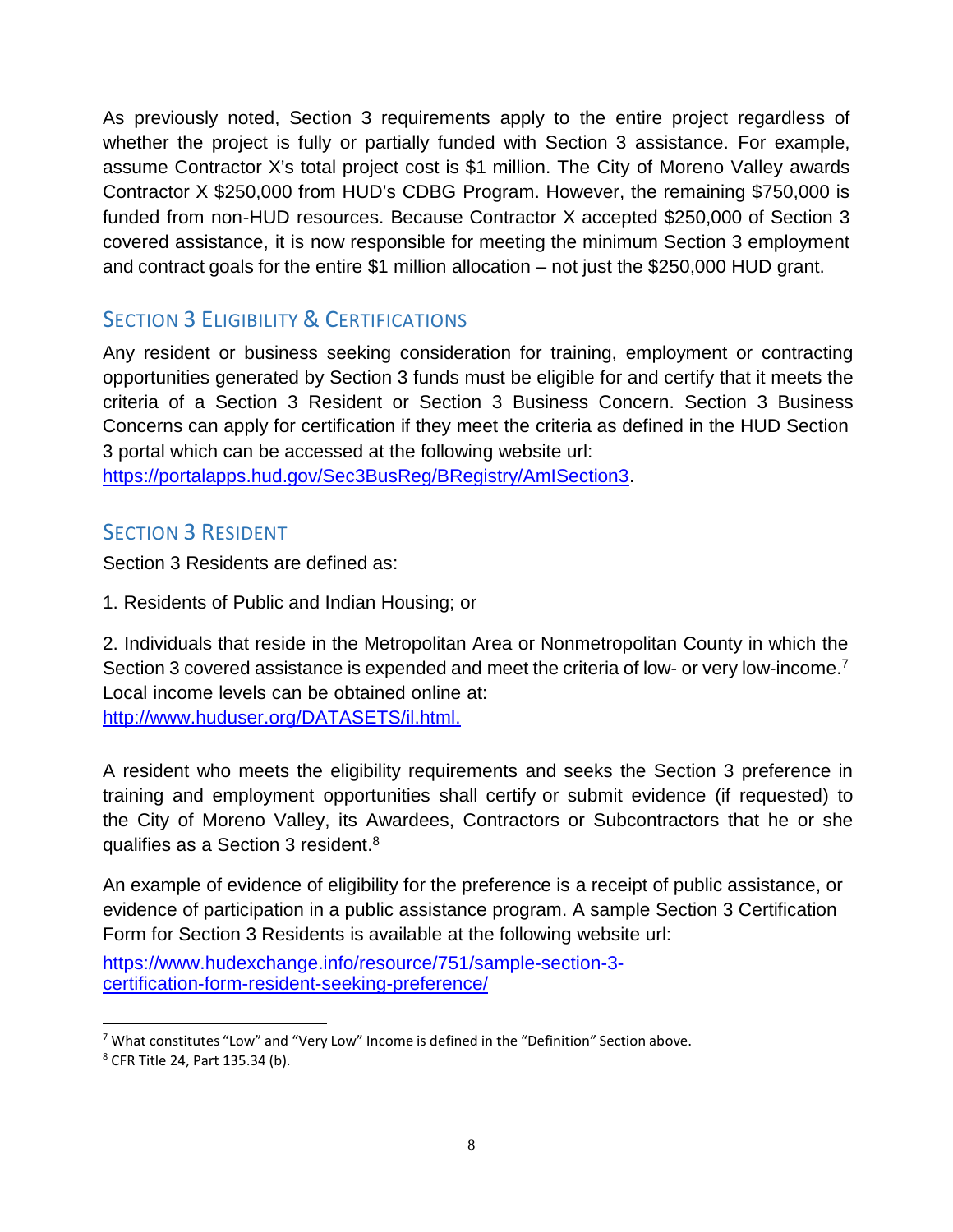### **SECTION 3 BUSINESS CONCERNS**

Section 3 Business Concerns are one of the following:

1. Businesses that are 51 percent or more owned by Section 3 residents; or

2. Businesses whose permanent, full-time employees include persons, at least 30 percent of whom are currently Section 3 residents, or within three years of the date of first employment with the firm were Section 3 residents; or

3. Businesses that provide evidence of a commitment to subcontract more than 25 percent of the dollar amount of all subcontracts to be awarded to businesses that meet the qualifications described above.

Similar to Section 3 Residents, businesses that seek Section 3 preference shall certify, or submit evidence (if requested) to the City of Moreno Valley, its Awardees, Contractors or Subcontractors verifying that they meet the definitions provided in the above.

#### SECTION 3 Procedures Procurement

All Requests for Proposal (RFP)/Notice of Funding Availability (NOFA) issued by the City of Moreno Valley will include general information regarding Section 3 and if applicable, the HUD Section 3 clause, and a Section 3 brochure.

#### **SECTION 3 CITY COORDINATOR**

The City designated Section 3 Coordinator may be able to assist Section 3 recipients by:

- Encouraging Awardees to utilize the HUD Business Concern Registry as a means of identifying certified Section 3 Business Concerns throughout the State of California;
- Facilitating contact with local housing authorities, social service agencies, etc. to assist Contractors, Subcontractors and Awardees with identifying Section 3 Residents;
- Raising awareness among Section 3 Residents about their eligibility for training and employment opportunities;
- Raising the awareness among Section 3 Business Concerns about their eligibility for contracting opportunities;
- Providing technical assistance to Contractors, Subcontractors and Awardees during the process of developing a Section 3 Plan;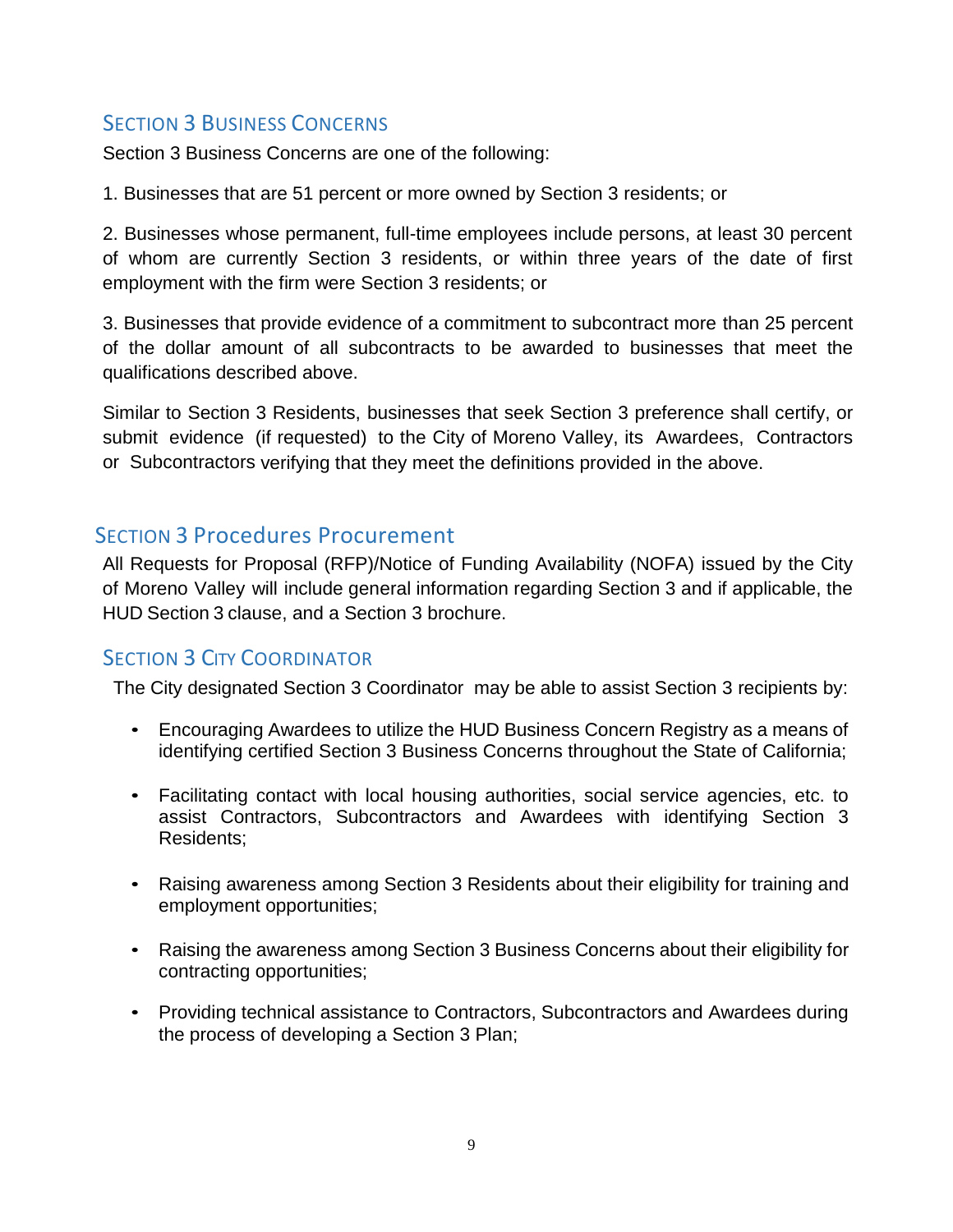- Reviewing Awardee, Contractor and Subcontractor Section 3 Plans for sufficiency;
- Overseeing the implementation of all Section 3 Plans;
- Managing education and outreach efforts to ensure that all parties meet their Section 3 obligations; and,
- Collecting and aggregating data to properly report the City's progress to HUD.

The Section 3 Coordinator will review the Section 3 Plans and advise program staff upon approval of the submitted plan.

## SECTION 3 MONITORING & COMPLIANCE

The City maintains documentation to demonstrate compliance by the agency, Awardees, Contractors and Subcontractors with Section 3 requirements. To ensure compliance, The City will periodically evaluate the activities and performance of its partners. Evaluation criteria will include:

- Actual hiring, in relation to goals;
- Actual contracting (in terms of numbers of contracts and contract value), in relation to goals;
- Efforts to meet the Section 3 requirements;
- Whether the dollar amount of the contract exceeds the threshold requirements of Section 3;
- Whether the contract is likely to generate jobs or business contract opportunities; and
- Whether or not complaints have been raised.

If an Awardee, Contractor and/or Subcontractor fails to meet the goals established in their Section 3 Plan, the Section 3 Coordinator will promptly send written notice of noncompliance. Parties will be given an opportunity to respond to findings or concerns identified and must take corrective action as needed.

If the non-compliant party does not cooperate with the Section 3 Coordinator, "failure to comply" proceedings may take place.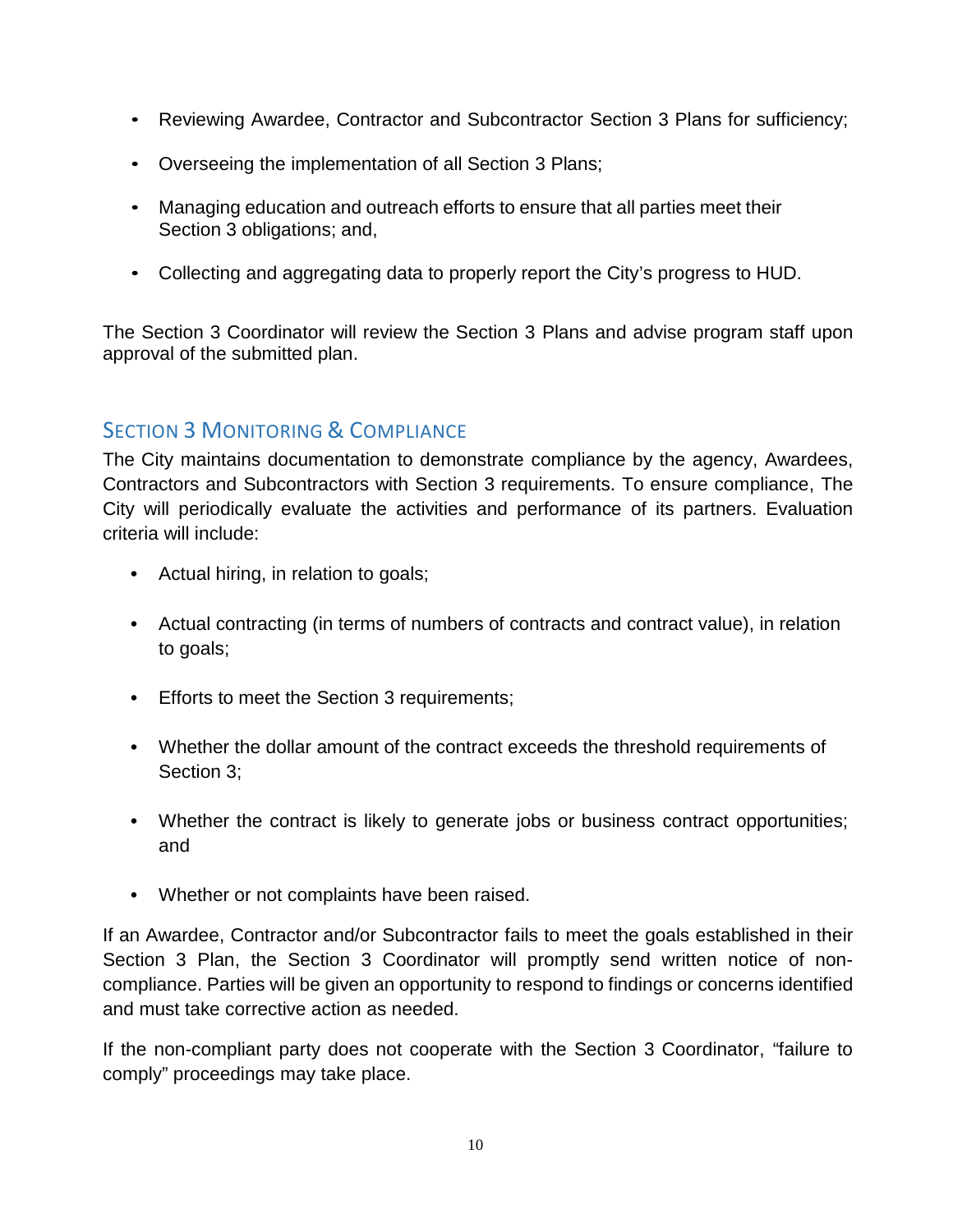### AWARDEE, CONTRACTOR AND SUBCONTRACTOR SECTION 3 PROCEDURES

Awardees are responsible for their Contractors and Subcontractors' activities. <sup>9</sup> It is therefore critical that all stakeholders comply with the requirements of Section 3. When unable to meet the required Section 3 goals, documentation must support all good faith efforts to direct employment and other economic opportunities toward low- and very lowincome persons and provide a narrative of the outcome.

#### TRAINING AND EMPLOYMENT OPPORTUNITIES FOR SECTION 3 RESIDENTS

Awardees, Contractors and Subcontractors must make "greatest extent feasible" efforts to train and employ Section 3 residents. This includes, but is not limited to:

(1) Entering into "first source" hiring agreements with organizations representing Section 3 residents.

(2) Sponsoring a HUD-certified "Step-Up" employment and training program for Section 3 residents.

(3) Establishing training programs, that are consistent with the requirements of California Employment Development Department (EDD) for public and Indian housing residents and other Section 3 residents in the building trades.

(4) Advertising the training and employment positions by posting opportunities with the public employment system, such as CalJobs and City of Moreno Valley Employment Resource Center.

(5) Advertising the training and employment positions by distributing flyers (identifying the positions to be filled, the qualifications required, and where to obtain additional information about the application process) to every occupied dwelling unit in the housing development or developments where Category 1 or 2 Residents live.

(6) Advertising the training and employment positions by posting flyers (identifying the positions to be filled, the qualifications required, and where to obtain additional information about the application process) in the common areas or other prominent areas of the housing development or developments. For housing authorities (HA), post such advertising in the housing development or developments where Category 1 or 2 Residents live; for all other recipients, post such advertising in the housing

<sup>9</sup> CFR Title 24, Part 135.32.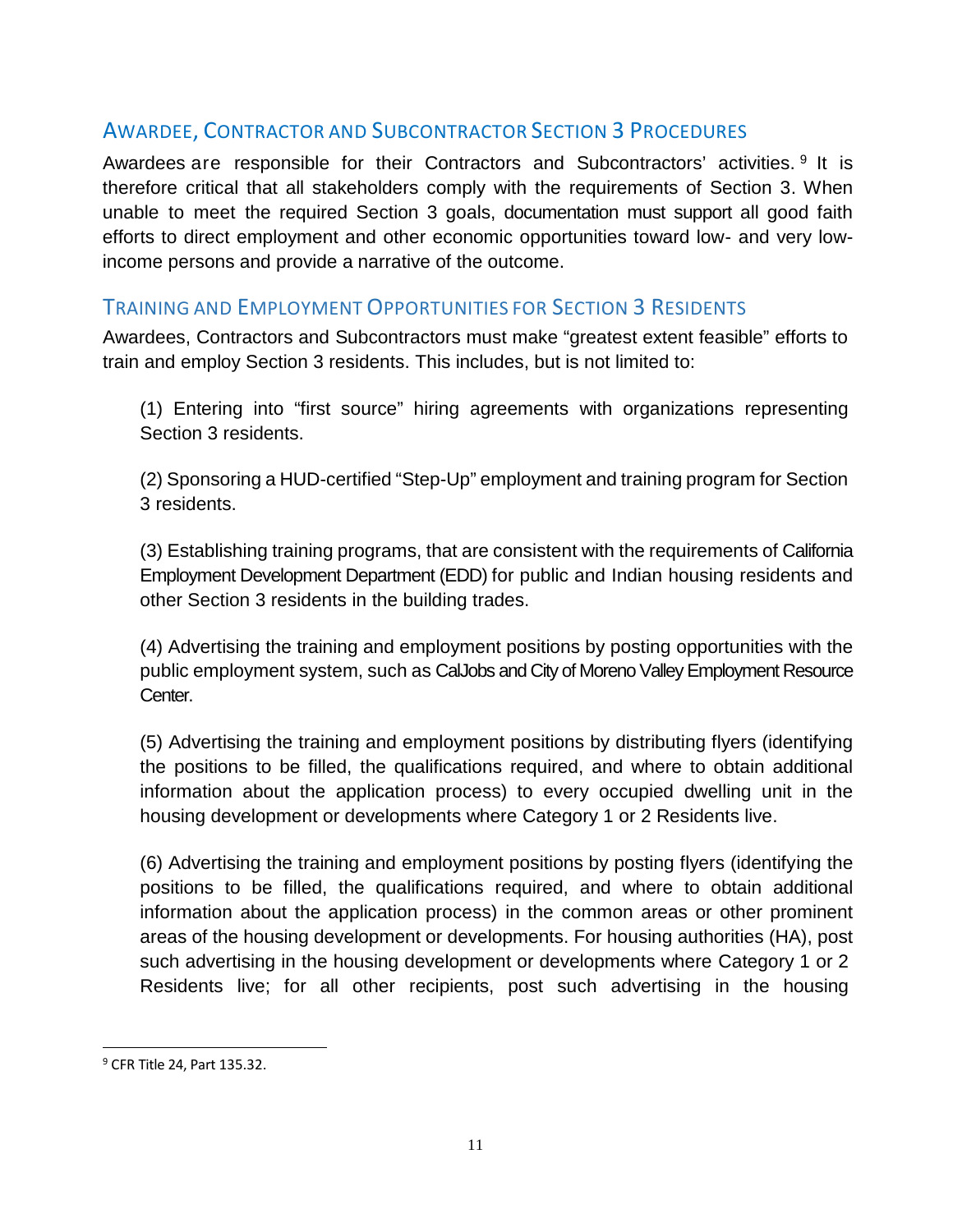development or developments and transitional housing in the neighborhood or service area of the Section 3 covered project.

(7) Contacting resident councils, resident management corporations, or other resident organizations, where they exist, in the housing development or developments where Category 1 or 2 Residents live, and community organizations in HUD-assisted neighborhoods, to request the assistance of these organizations in notifying residents of the training and employment positions to be filled.

(8) Sponsoring (scheduling, advertising, financing or providing in-kind services) a job informational meeting to be conducted by a HA or contractor representative or representatives at a location in the housing development or developments where Category 1 or 2 Residents live or in the neighborhood or service area of the Section 3 covered project.

(9) Arranging assistance in conducting job interviews and completing job applications for residents of the housing development or developments where Category 1 or 2 Residents live and in the neighborhood or service area in which a Section 3 project is located.

(10) Arranging for a location in the housing development or developments where category 1or 2 Residents live, or the neighborhood or service area of the project, where job applications may be delivered to and collected by a recipient or contractor representative(s).

(11) Conducting job interviews at the housing development or developments where low- and very-low income individuals reside, or at a location within the neighborhood or service area of the Section 3 covered project.

(12) Contacting agencies administering HUD programs, and requesting their assistance in recruiting HUD program participants for the HA's or contractor's training and employment positions.

(13) Consulting with State and local agencies administering training programs funded through Workforce Innovation Opportunity Act (WIOA), probation and parole agencies, unemployment compensation programs, community organizations and other officials or organizations to assist with recruiting Section 3 residents for the HA's or contractor's training and employment positions.

(14) Advertising the jobs to be filled through the local media, such as community television networks, local newspapers, radio advertising and City bid site below. https://www.planetbids.com/portal/portal.cfm?CompanyID=24660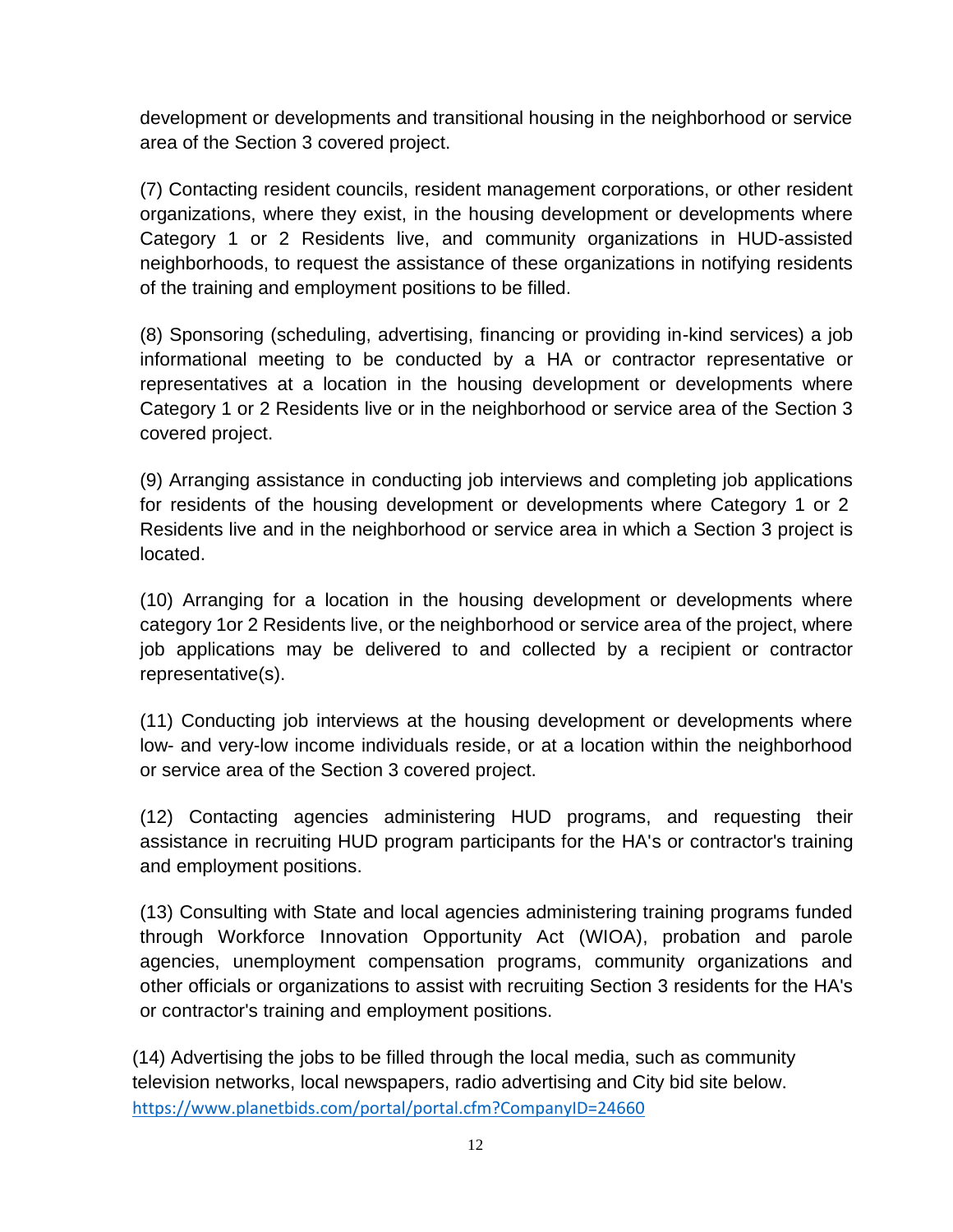(15) Employing a job coordinator or contracting with a business concern that is licensed in the field of job placement, that will undertake, on behalf of the HA, other recipient or contractor, the efforts to match eligible and qualified Section 3 residents with the training and employment positions that the HA or contractor intends to fill.

(16) For a HA, employing Section 3 residents directly on either a permanent or a temporary basis to perform work generated by Section 3 assistance. (This type of employment is referred to as "force account labor" in HUD's Indian housing regulations. See 24 CFR 905.102, and §905.201(a)(6).)

(17) Where there are more qualified Section 3 residents than there are positions to be filled, maintaining a file of eligible qualified Section 3 residents for future employment positions.

(18) Partnering with local educational institutions who are conducting job counseling, education and related programs.

(19) Undertaking such continued job training efforts as may be necessary to ensure the continued employment of Section 3 residents previously hired for employment opportunities.

(20) After selection of bidders but prior to execution of contracts, incorporating into the contract a negotiated provision for a specific number of public housing or other Section 3 residents to be trained or employed on the Section 3 covered assistance.

(21) Coordinating plans and implementation of economic development (e.g., job training and preparation, business development assistance for residents) with the planning for housing and community development.

#### **SECTION 3 OUTREACH BEST PRACTICES**

Awardees, Contractors and Subcontractors must, as stated throughout this Section 3 Policy and Procedure Manual, exert "greatest extent feasible" efforts to identify and provide opportunities to Section 3 Residents and Business Concerns.

Best practices to provide training and employment opportunities to Section 3 Residents include:

• Clearly indicate on all job applications and websites for job postings that the position is "A Section 3 eligible job opportunity."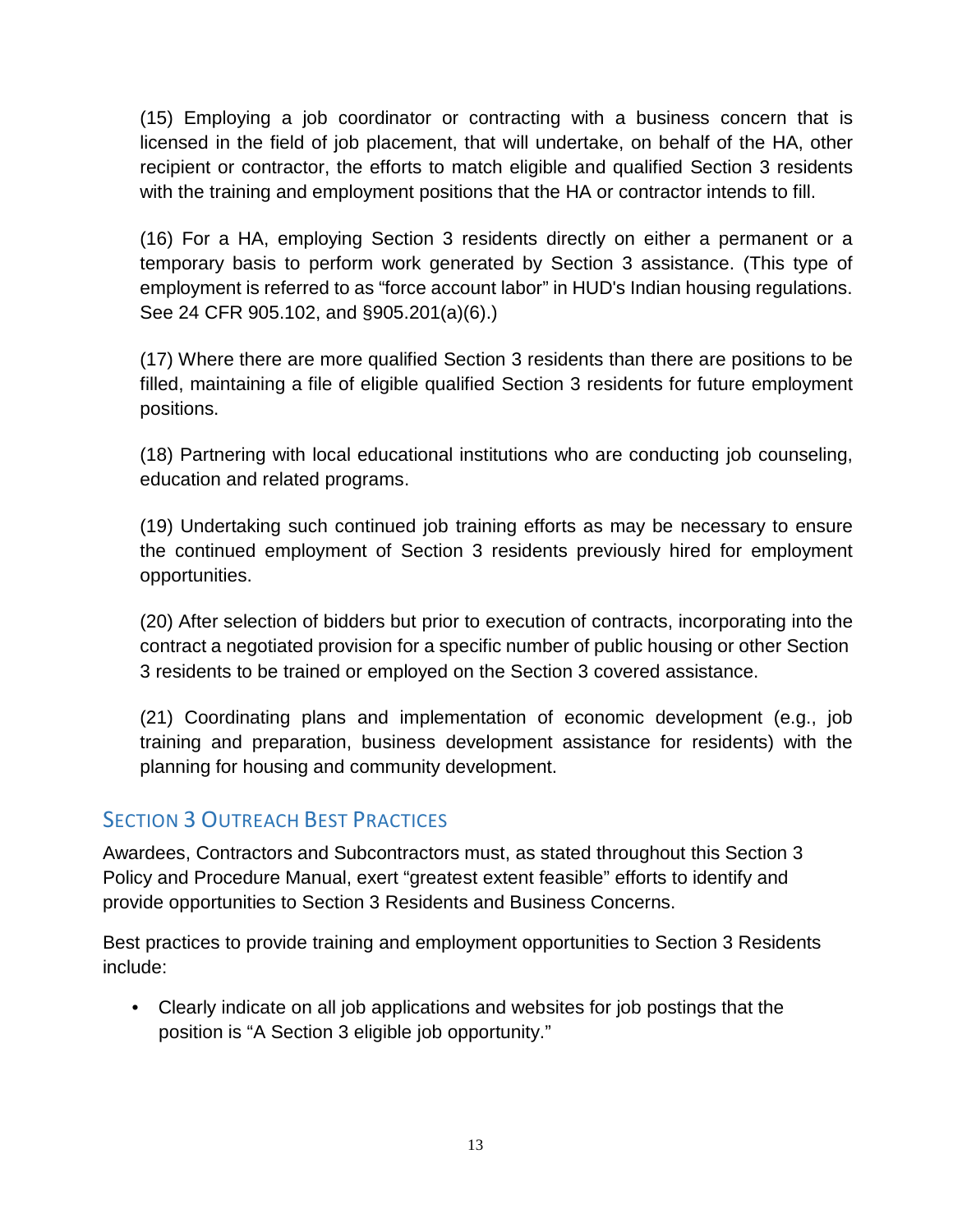- Request current list of Section 3 eligible applicants and certified Section 3 businesses from housing authorities and other HUD funded agencies.
- Advertise job and subcontracting opportunities in local, community papers and job boards in impacted areas and communities.
- Partner with the City of Moreno Valley Employment Resource Center to promote special advertisement of Section 3 job postings and opportunities.
- Contact local community organizations (e.g. faith-based organizations, community centers, organizations that serve adult special needs population, etc.) and provide them with job postings for Section 3 eligible applicants.
- Word-of-Mouth ask others to refer qualified applicants to your firm.
- Through the usage of social media including Facebook, Twitter, etc.

Best practices to recruit and award Section 3 Business Concerns include:

- Advertise contracting opportunities via newspaper, mailings, and/or post notices that provide general information about the work to be contracted and where to obtain additional information.
- Provide written notice of contracting opportunities to all known Section 3 Business Concerns. The written notice should be provided in sufficient time to enable Business Concerns the opportunity to respond to the bid invitation.
- Coordinate pre-bid meetings at which the Section 3 Business Concerns would be informed of upcoming contracting opportunities in advance.
- Conduct workshops on contracting procedures to include bonding, insurance, and other pertinent requirements, in a timely manner, in an effort to allow Section 3 Business Concerns the opportunity to take advantage of any upcoming contracting opportunities.
- Contact Minority and Women's Business Enterprise (M/WBE) contractor associations and community organizations to inform them of contracting opportunities and to request their assistance in identifying Section 3 Business Concerns.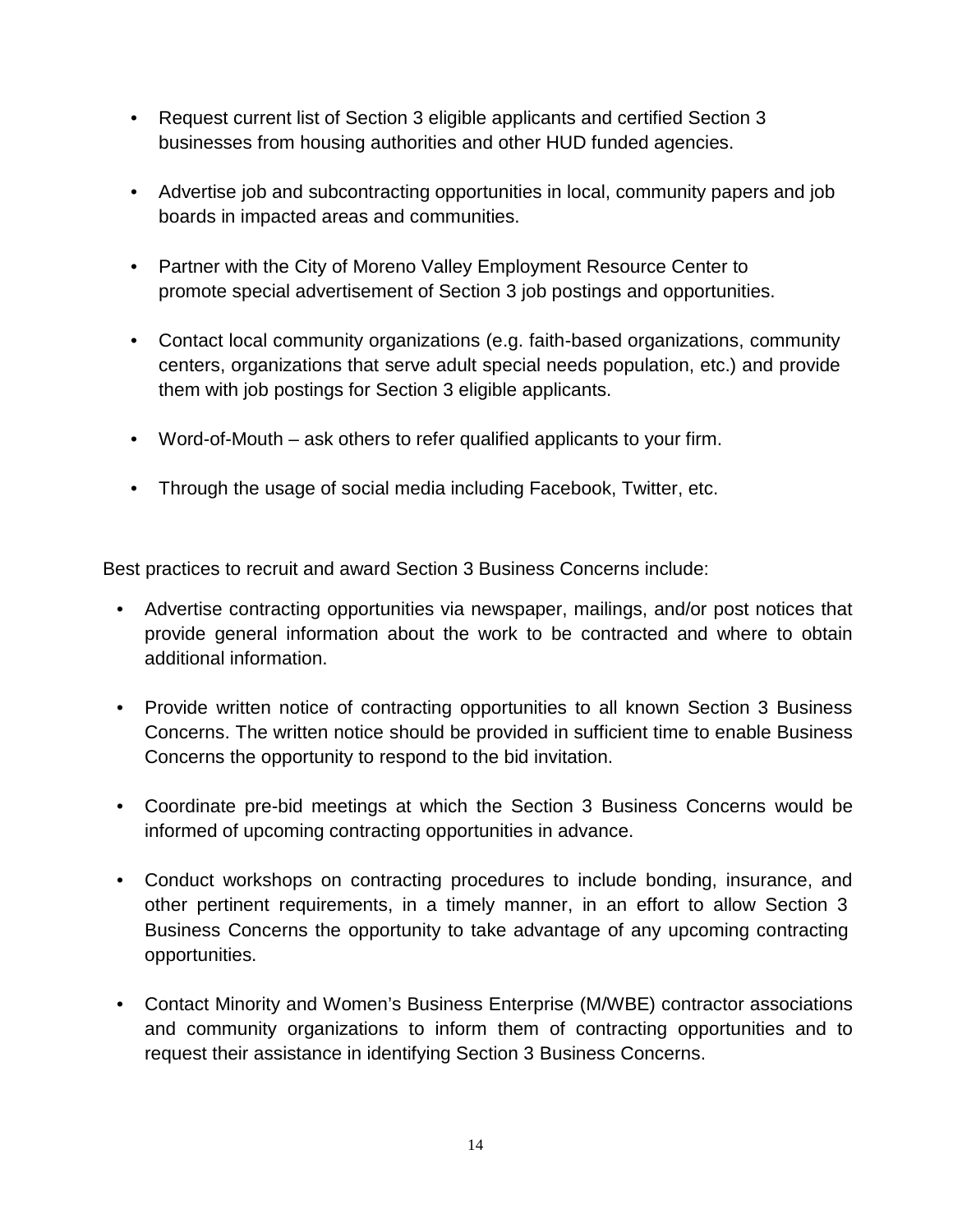- Establish relationships with the United States Small Business Administration (SBA), Community Development Corporations, and other sources as necessary to assist with educating and mentoring residents with a desire to start their own businesses.
- Seek out referral sources to ensure job readiness for public housing residents through on-the-job-training and mentoring so residents may obtain necessary skills that will transfer into the external labor market.
- Develop resources or seek out training to assist residents interested in starting their own Business Concerns to learn to prepare contracts, prepare taxes, and obtain licenses, bonding, and insurance.

#### CONTRACTING WITH SECTION 3 BUSINESS CONCERNS

#### PROCUREMENT

Numerous activities should be undertaken by Awardees, Contractors and Subcontractors to assist in directing opportunities towards Section 3 Business Concerns as a part of their selection and procurement process. It is the responsibility of Awardees, Contractors and Subcontractors to make active efforts to comply with Section 3.

These procurement responsibilities include, but are not limited to:

- The inclusion of Section 3 language in all RFPs, procurement documents, bid offerings and contracts;
- Notifying the City's Section 3 Coordinator prior to the release of solicitations or procurements so that feedback can be provided with regards to Section 3 activities; and
- When feasible, the participation of the City's Section 3 Coordinator or her/his designee at pre-bid meetings to explain and answer questions related to the Section 3 policy.

Each bidder/proposer must include a Section 3 Participation Plan which indicates its commitment to meet resident hiring and Business Concerns contracting requirements. It is the policy of the City that it will not provide a funding commitment for any funding source that triggers Section 3 requirements until there is an approved Section 3 Participation Plan in place. For all applicable assistance, the City will require the submission of a completed Section 3 Plan as a schedule to a funding agreement. Required Section 3 Plans will be reviewed and approved by the Section 3 Coordinator or designee for completeness at the time of submission, prior to contract execution.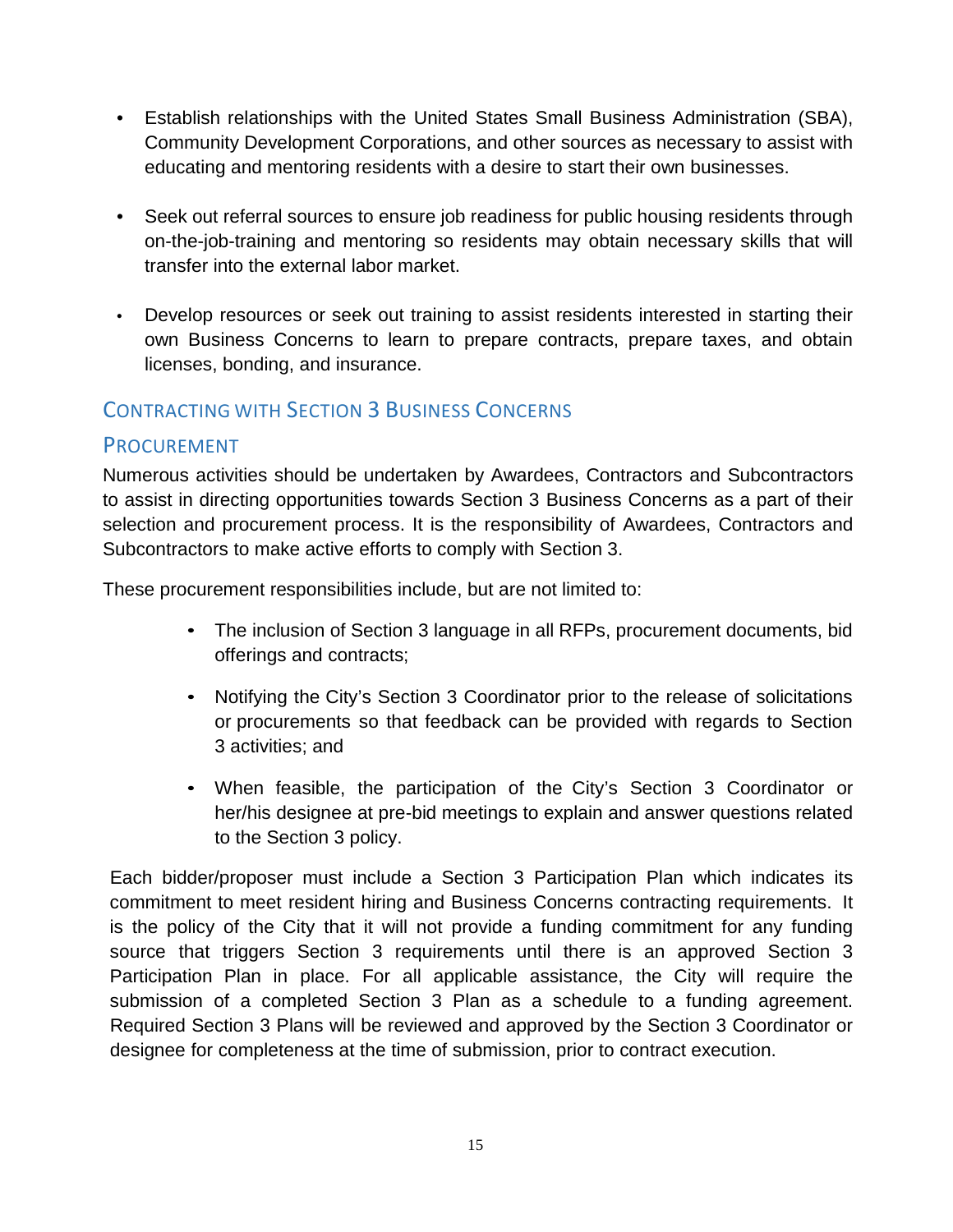#### CONTRACT EXECUTION

The "Section 3 Contract Clause" specifies the requirements for contractors hired for Section 3 covered projects. The Section 3 Contract Clause must be included in all Section 3 covered project contracts whether those of the City, its Awardees, Contractors or Subcontractors.

Regardless of the method of procurement used, the solicitation of bids/proposals and the final contract documents must include notice of Section 3 obligations. The Awardee, Contractor and Subcontractor must develop and grant preferences to those contractors that provide economic opportunities to Section 3 Residents and Business Concerns.

# THE SECTION 3 PLAN

Awardees, Contractors and Subcontractors must develop a Section 3 Plan. The Plan states how the awardee intends to comply with Section 3. The plan identifies the goals, objectives and actions that will be implemented. The Section 3 Plan also pinpoints a list of strategies to be adopted for compliance with employment, training and contracting goals' will also provide training to assist with the development and execution of Section 3 Plans.

Awardees, Contractors and Subcontractors may develop their own Plan for City approval or use the HUD plan template provided at the web address below. https://www.hudexchange.info/resource/766/section-3-sample-plan-template/

#### AWAREDEES SECTION 3 COORDINATOR

Awardees, Contractors and Subcontractors must designate their own Section 3 Coordinator to serve as a point of contact for the City. This individual is responsible for ensuring compliance with the requirements of Section 3 for their portion of the contract.

## Progress REPORTING

All Awardees, Contractors and Subcontractors must submit to the City a quarterly report capturing their efforts to comply with the provisions of Section 3.

These reports must be submitted to the City in the format and timeframe provided. More specifically, the Awardee, Contractor or Subcontractor must track and report the following:

- 1. The efforts made to direct employment and other economic opportunities generated to Section 3 Residents and Business Concerns;
- 2. The total number of employees working on the project;
- 3. The total number of employees working on the project that meet Section 3 requirements;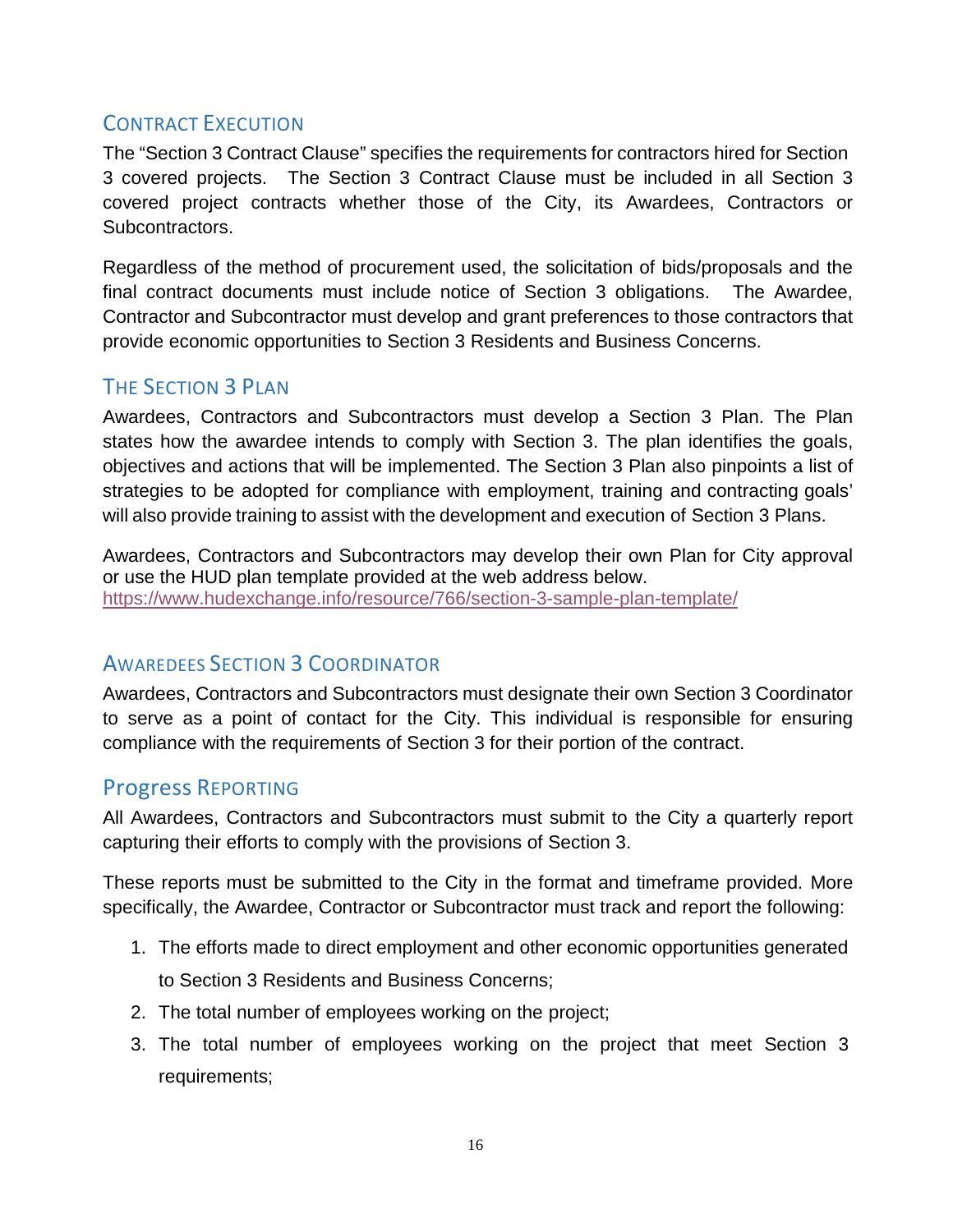- 4. The total number of new hires/trainees hired to work on the project;
- 5. The total number of new hires/trainees hired that meet Section 3 requirements listed by trade/profession;
- 6. The number of hours worked on the project by all employees; and,
- 7. The number of hours worked on by new hires/trainees.

Recipients that fail to meet the numerical goals above bear the burden of demonstrating why it was not possible. This includes describing the efforts that were taken, barriers encountered, and any other relevant information that will allow the City to make a determination regarding compliance. It is important to note that there is no waiver for compliance, or a lack thereof, with Section 3 mandates.

In some cases, meeting the goals may not be possible. In such cases the reporting party must also submit a description of their efforts to comply with the Section 3 goals to demonstrate progress. In addition to outreach and training efforts, Awardees, Contractors, and Subcontractors may also consider providing documentation of programs undertaken which provide additional economic opportunities to Section 3 Business Concerns and Section 3 Residents.

The City Section 3 Coordinator can provide technical assistance to its Awardees, Contractors and Subcontractors in completing the quarterly report. It is important to document all efforts and activities related to Section 3 compliance and demonstrated efforts to achieve the hiring and contracting goals.

An annual report must be submitted on HUD Form 60002 at the time the annual CAPER is filed. Form 60002 can be found on the following HUD website address. (see Item 62 of Attachment 1 for more detail. See Attachment 3 for HUD Form 60002 or download from https://www.nccommerce.com/Portals/2/Documents/Compliance/60002.pdf )

#### CONTRACT CLOSE‐OUT

After the contract scope has been completed, the City Section 3 Coordinator will conduct an exit interview with all parties that have not met the goals as prescribed herein. During this meeting, the Awardee, Contractor or Subcontractor will discuss and provide documentation of efforts to meet the hiring and contracting goals.

As part of this process, the City Section 3 Coordinator will collect and record "proof" of proactive steps taken by the party to meet the Section 3 requirement goals. Such documentation is collected to determine whether the Awardee, Contractor or Subcontractor actually exerted "greatest extent feasible" efforts as required by law. If a determination is made that the efforts exerted were insufficient and/or the party acted in bad faith, such Awardee, Contractor or Subcontractor may be found to be in violation of the